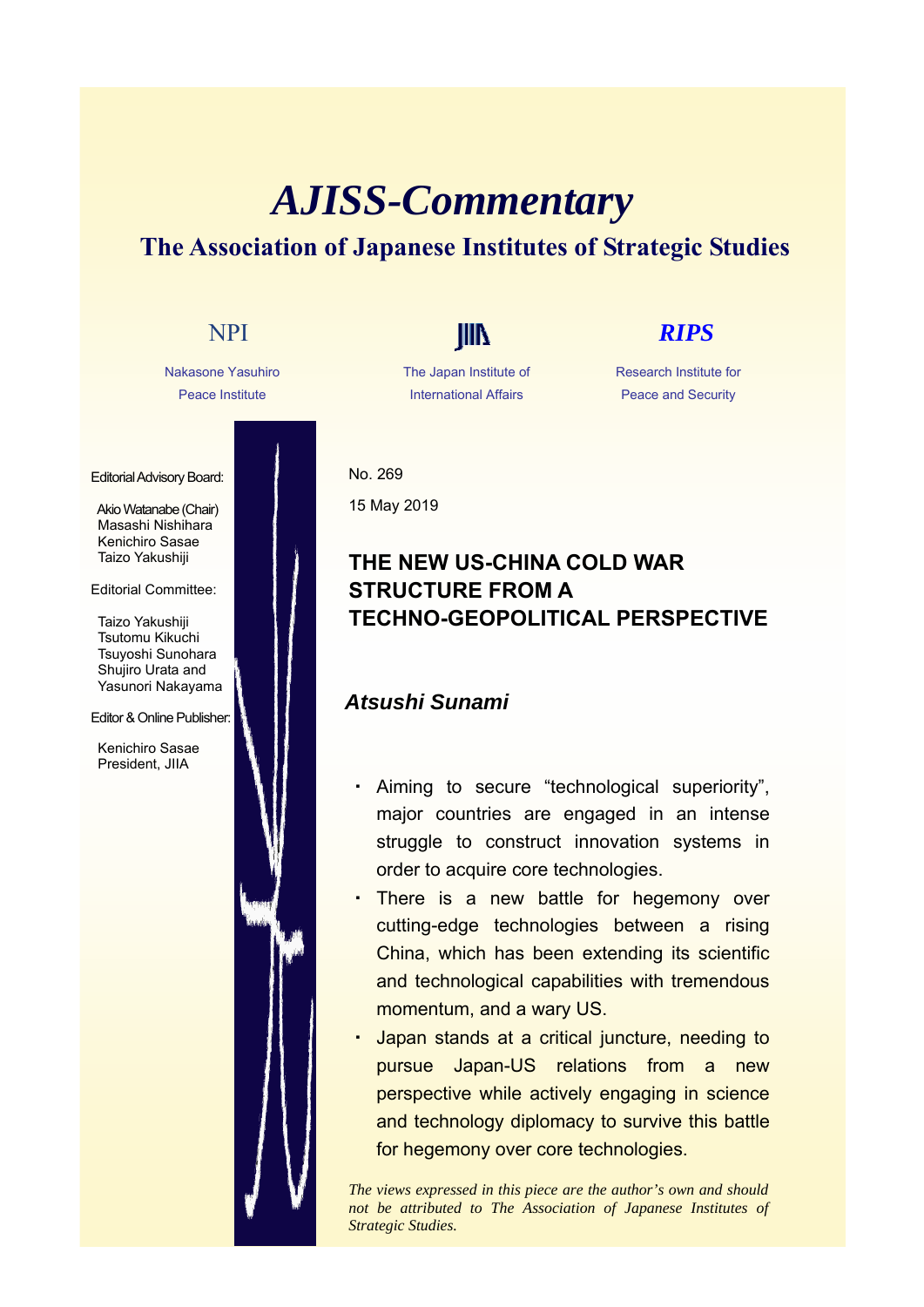The security environment surrounding Japan has changed greatly due to the IT-driven Fourth Industrial Revolution and the dramatic progress and globalization of ICT (artificial intelligence (AI), Big Data, etc.) and of science/technology as a whole. In recent years, the cyber, space and maritime domains have been most conspicuously impacted by dual-use technology designed to serve both security and civilian purposes, and the battle for hegemony among major countries, and even emerging countries, is intensifying. Because securing "technological superiority" in the sense of developing and acquiring such technologies will enable countries to wield significant influence in building a new order for the international community, major powers are devoting themselves single-mindedly to the competition to construct innovation systems in order to acquire these core technologies.

Since the mid-20<sup>th</sup> century, it has been the US that has placed the greatest emphasis on gaining technological superiority. The US is currently pursuing the "Third Offset Strategy" begun under the Obama administration, at the same time bolstering spin-ons that incorporate civilian technology into security applications and endeavoring to make the US itself part of the innovation ecosystem. The security strategy that the Trump administration has put forth specifically names China, Russia and Iran and calls for taking all steps necessary to ensure these countries do not become greater threats to the US. The rise of China is cited as the greatest cause for concern, and the US sees a battle for hegemony over cutting-edge technologies as an inevitable outcome.

Under the firm leadership of a powerful national leader since the PRC was founded, China has been steadily driving scientific and technological innovation by undertaking consistent policies from a long-term perspective and focusing on the development of core technologies. The Xi Jinping administration has adopted a policy of realizing "the Chinese Dream" of becoming a major scientific and technological power leading the world by steadily proceeding down the path of self-reliant innovation and extending this to the broader "Belt and Road" economic zone, and has sought to transform its "Made in China 2025" program, aimed at giving China the lead in all technological fields, into a driving force for new economic growth that will help bring about the Chinese Dream as